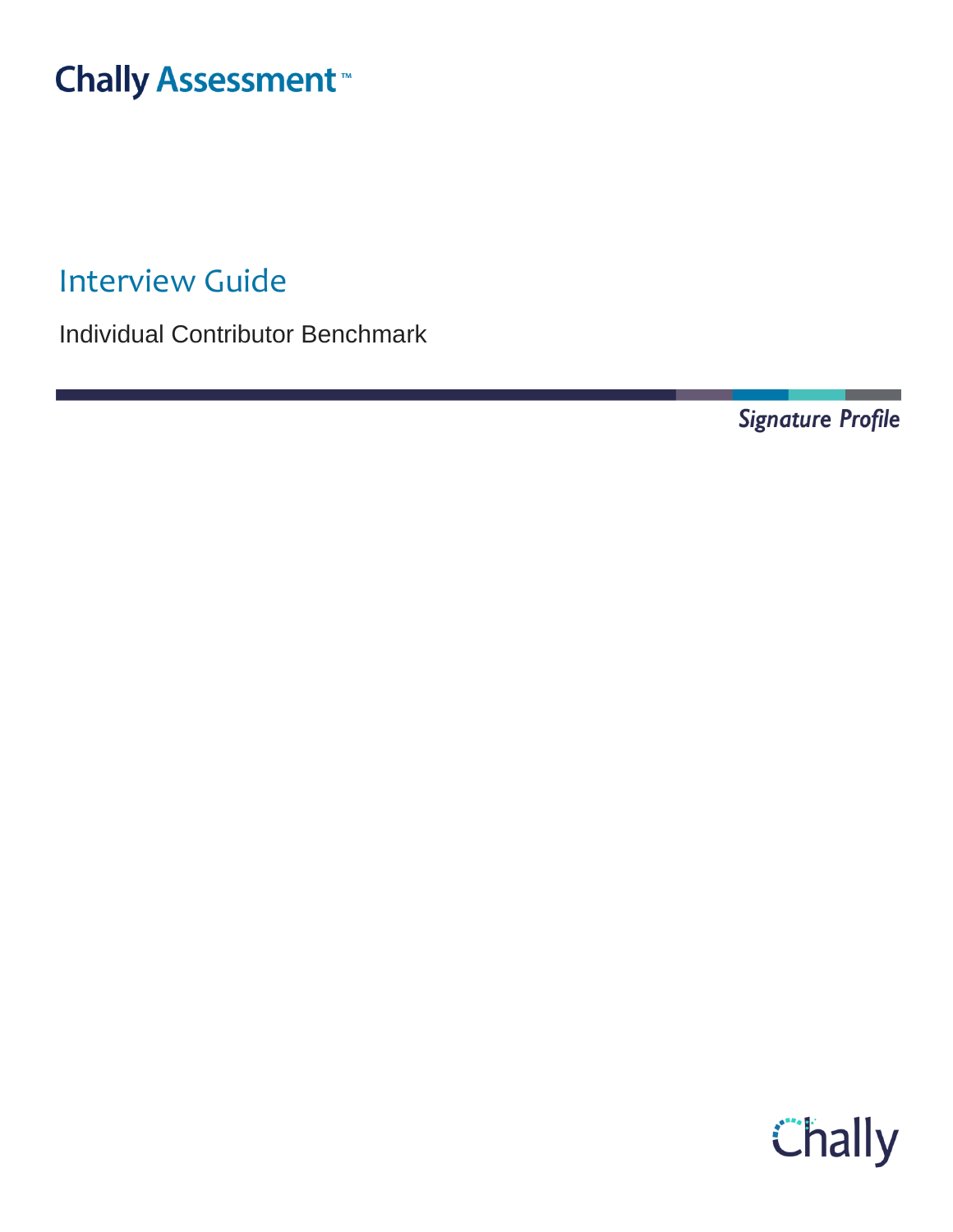# Interview Guide

# Individual Contributor Benchmark

# Predictive Competencies:

- Focuses on Measurable Outputs
- Champions Initiatives and Leads Change
- Demonstrates Learning Orientation
- Prioritizes Tasks
- Analyzes and Resolves Customer Problems
- Motivated by Attention to Detail

| <b>Applicant Name:</b> |  |
|------------------------|--|
| Interview Date:        |  |
| Interviewed By:        |  |
|                        |  |
|                        |  |
| Overall                |  |
| Comments:              |  |
|                        |  |
|                        |  |
|                        |  |
|                        |  |
|                        |  |
|                        |  |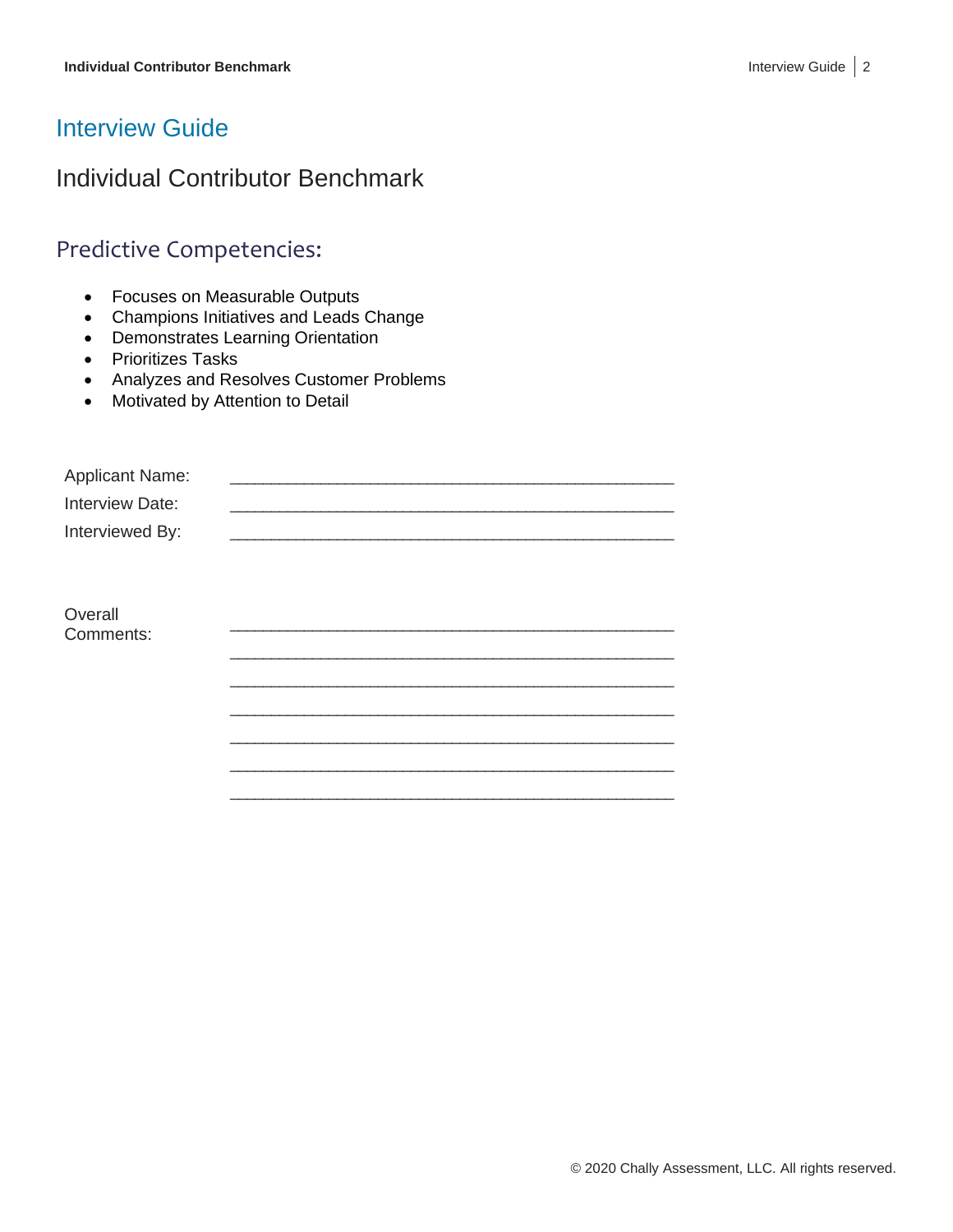# Focuses on Measurable Outputs

| <b>Question 1: Describe the difference between what</b><br>you consider to be an average workday and a<br>great workday.<br>Look for:<br>high level of activity and a full use of time                                                                                                | Notes: |
|---------------------------------------------------------------------------------------------------------------------------------------------------------------------------------------------------------------------------------------------------------------------------------------|--------|
| Question 2: What could you do differently (or do<br>more of) to increase the frequency of 'great' days?<br>Look for:<br>relaxation only after increased output<br>ш<br>measures accomplishments in quantitative<br>ш<br>units<br>consistency in task completion<br>ш                  | Notes: |
| Question 3: How would you rate yourself on time<br>management? Why?<br>Look for:<br>keeps an organized to-do list<br>persistence<br>increased output whether tasks are repetitious<br>or varied<br>pride in the quantity they are able to accomplish<br>ш<br>within a given timeframe | Notes: |

 $\Box$  Excellent  $\parallel$  Always matched the points to look for

 $\Box$  Average  $\parallel$  Matched some of the points to look for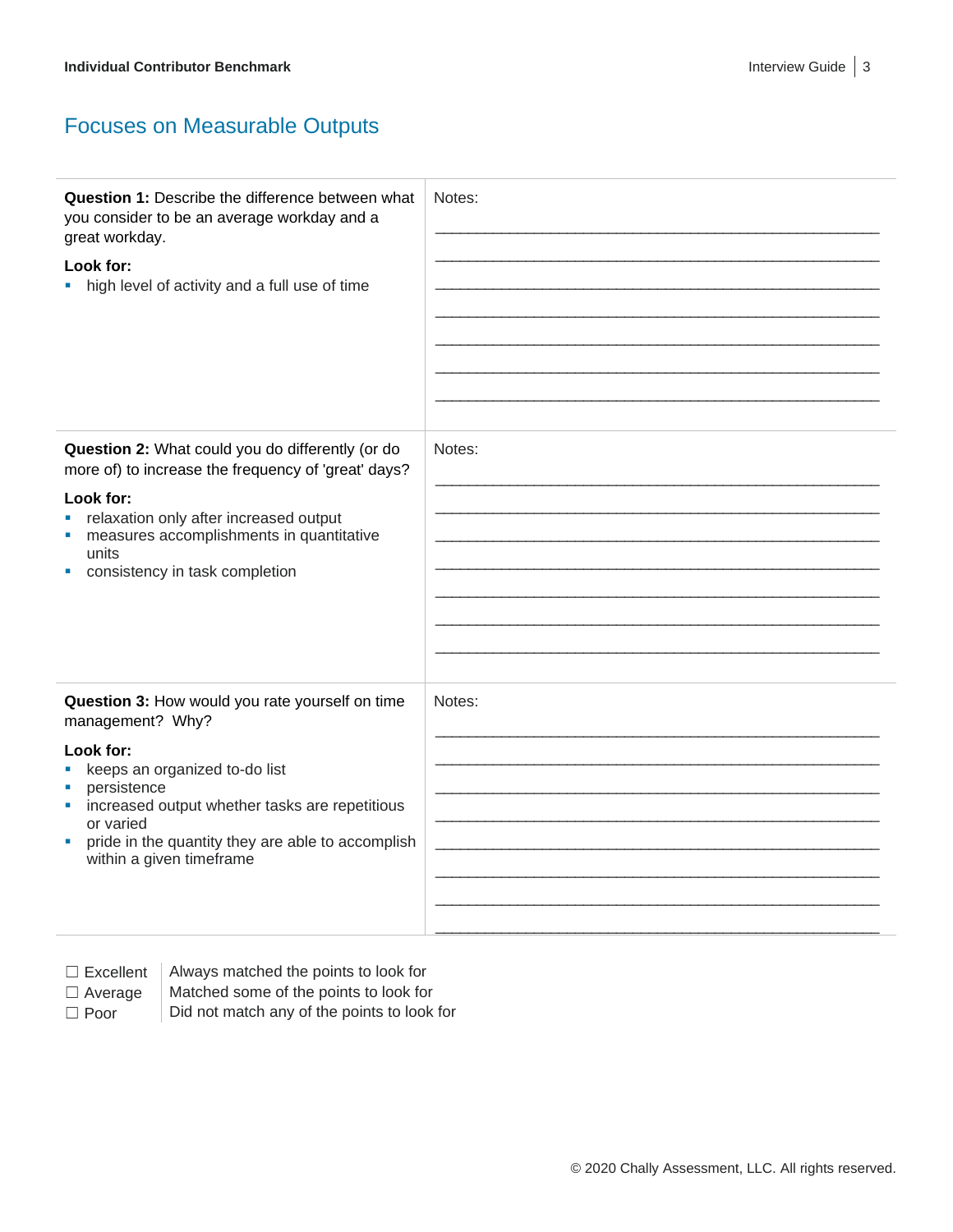# Champions Initiatives and Leads Change

| Question 1: Describe a past situation in which you<br>believed the existing approach to achieving a<br>group goal was just not working any longer. | Notes: |
|----------------------------------------------------------------------------------------------------------------------------------------------------|--------|
| Question 2: What were your options?                                                                                                                | Notes: |
|                                                                                                                                                    |        |
| Look for:                                                                                                                                          |        |
| willingness to explore alternatives without                                                                                                        |        |
| prompting or clear-cut directives<br>focuses on selective changes that provide real<br>$\mathcal{L}_{\mathcal{A}}$                                 |        |
| added value; does not seek change for the                                                                                                          |        |
| sake of change                                                                                                                                     |        |
|                                                                                                                                                    |        |
|                                                                                                                                                    |        |
|                                                                                                                                                    |        |
|                                                                                                                                                    |        |
|                                                                                                                                                    |        |
| Question 3: How effectively do you champion new<br>ideas or directions and why?                                                                    | Notes: |
| Look for:                                                                                                                                          |        |
| takes the lead in initiating constructive changes                                                                                                  |        |
| willingness to stretch beyond what is safe or                                                                                                      |        |
| comfortable to meet expected results                                                                                                               |        |
| provides the voice and resources to integrate<br>ш                                                                                                 |        |
| needed changes within their group<br>willingness to push original or creative thinking                                                             |        |
| when organizational goals are at risk                                                                                                              |        |
|                                                                                                                                                    |        |
|                                                                                                                                                    |        |
|                                                                                                                                                    |        |

 $\Box$  Excellent  $\parallel$  Always matched the points to look for

 $\Box$  Average  $\parallel$  Matched some of the points to look for

 $\Box$  Poor  $\Box$  Did not match any of the points to look for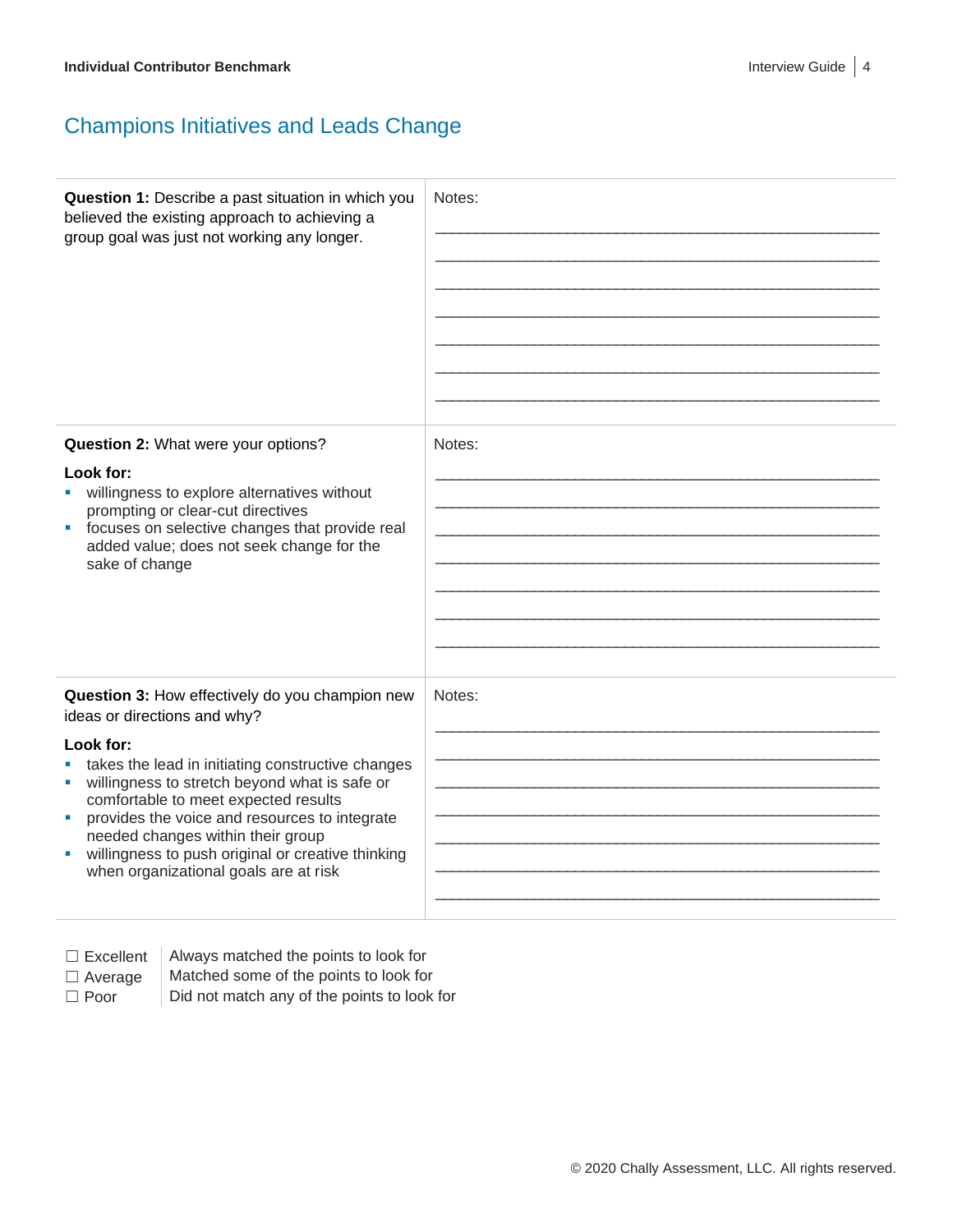### Demonstrates Learning Orientation

| <b>Question 1: Describe some of the technical</b><br>complexities of your most recent position.                                                                                                                                                                                                                                                                                                                                                    | Notes: |
|----------------------------------------------------------------------------------------------------------------------------------------------------------------------------------------------------------------------------------------------------------------------------------------------------------------------------------------------------------------------------------------------------------------------------------------------------|--------|
| Question 2: What steps do you take to develop<br>your expertise?<br>Look for:<br>formal training opportunities<br>review of professional publications, newsletters,<br>and other current information in their own and<br>related fields<br>routine collection and review of key data and<br>information to track progress on important<br>functions                                                                                                | Notes: |
| Question 3: How would you rate your technical<br>expertise? Why should you be trusted as a<br>technical resource?<br>Look for:<br>intellectually curious and believes that<br>×<br>education never ends<br>awareness of technical developments in their<br>ш<br>field and related fields<br>anticipation of rather than reaction to changing<br>ш<br>technologies<br>incorporates professional expertise into projects<br>ш<br>and new initiatives | Notes: |

Always matched the points to look for

- $\Box$  Average  $\parallel$  Matched some of the points to look for
- 
- $\Box$  Poor  $\Box$  Did not match any of the points to look for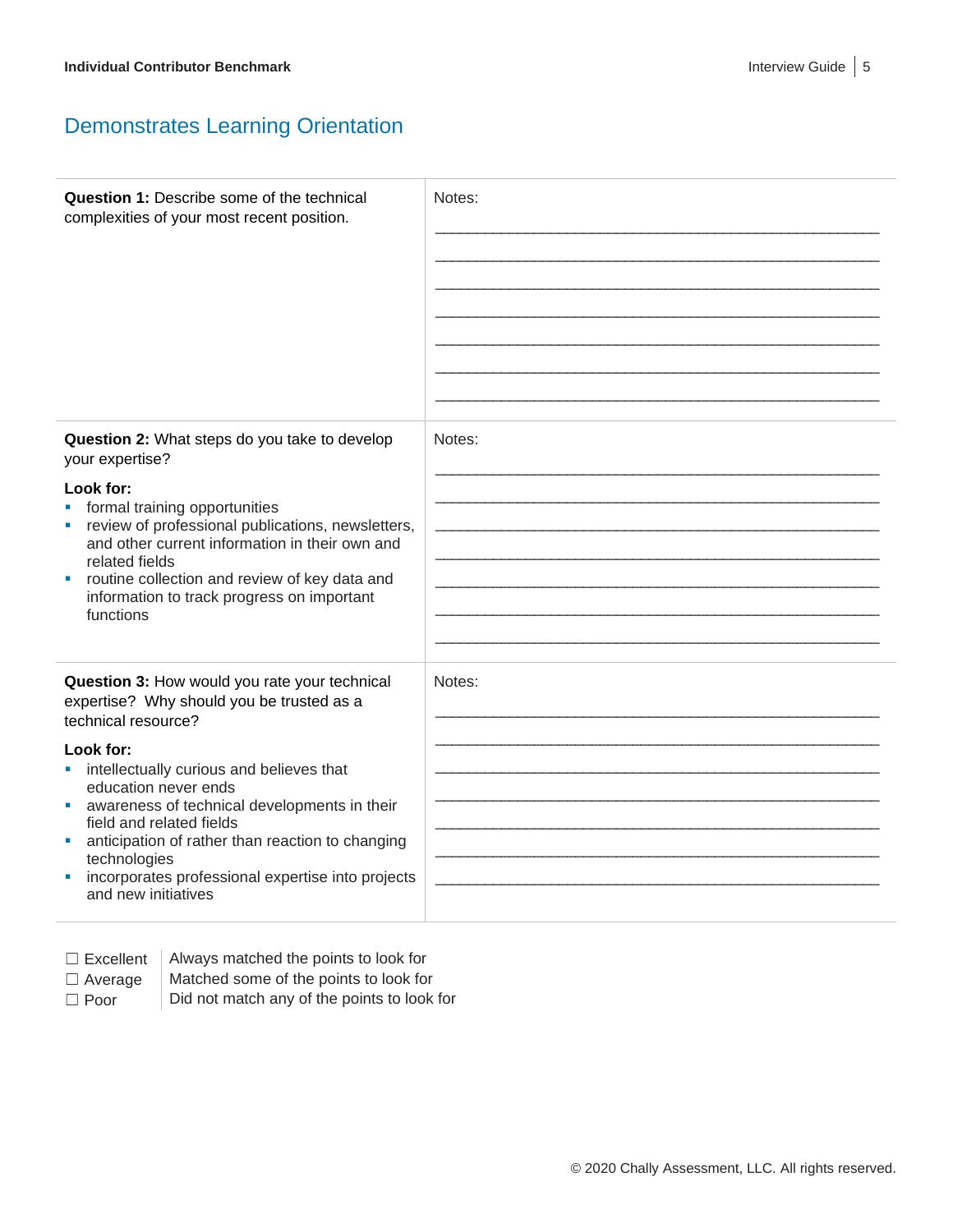# Prioritizes Tasks

| Question 1: Tell me about your approach to<br>Notes:<br>prioritizing the steps within a project.<br>Look for:<br>a needs analysis to determine if all of the steps                                                                                                                                                                                                                                                                                                                                                                                                         |  |
|----------------------------------------------------------------------------------------------------------------------------------------------------------------------------------------------------------------------------------------------------------------------------------------------------------------------------------------------------------------------------------------------------------------------------------------------------------------------------------------------------------------------------------------------------------------------------|--|
| can be feasibly met                                                                                                                                                                                                                                                                                                                                                                                                                                                                                                                                                        |  |
| Question 2: What techniques do you use to<br>Notes:<br>prioritize the steps within a project efficiently?<br>Look for:<br>prioritization is based on a combination of what<br>steps can feasibly be accomplished<br>quickly recognizes if the problem is not solvable<br>makes progress toward project completion and<br>alters solutions when obstacles arise<br>minimizes emotional involvement that may<br>make it difficult to disengage from approaches<br>that are unlikely to be successful                                                                         |  |
| Question 3: How often do you complete project<br>Notes:<br>steps on time?<br>Look for:<br>a solid knowledge of project steps and the<br>current situation<br>a broad frame of reference to apply their kit of<br>solutions to the project at hand<br>an understanding of the project's details and<br>×.<br>the political environment as well as a readiness<br>to take the steps necessary to achieve goals<br>a match based on hard criteria and not<br>emotions<br>a focused, goal-oriented attitude that enables<br>ш<br>them to complete each step within the project |  |

☐ Excellent Always matched the points to look for  $\Box$  Average  $\parallel$  Matched some of the points to look for  $\Box$  Poor  $\Box$  Did not match any of the points to look for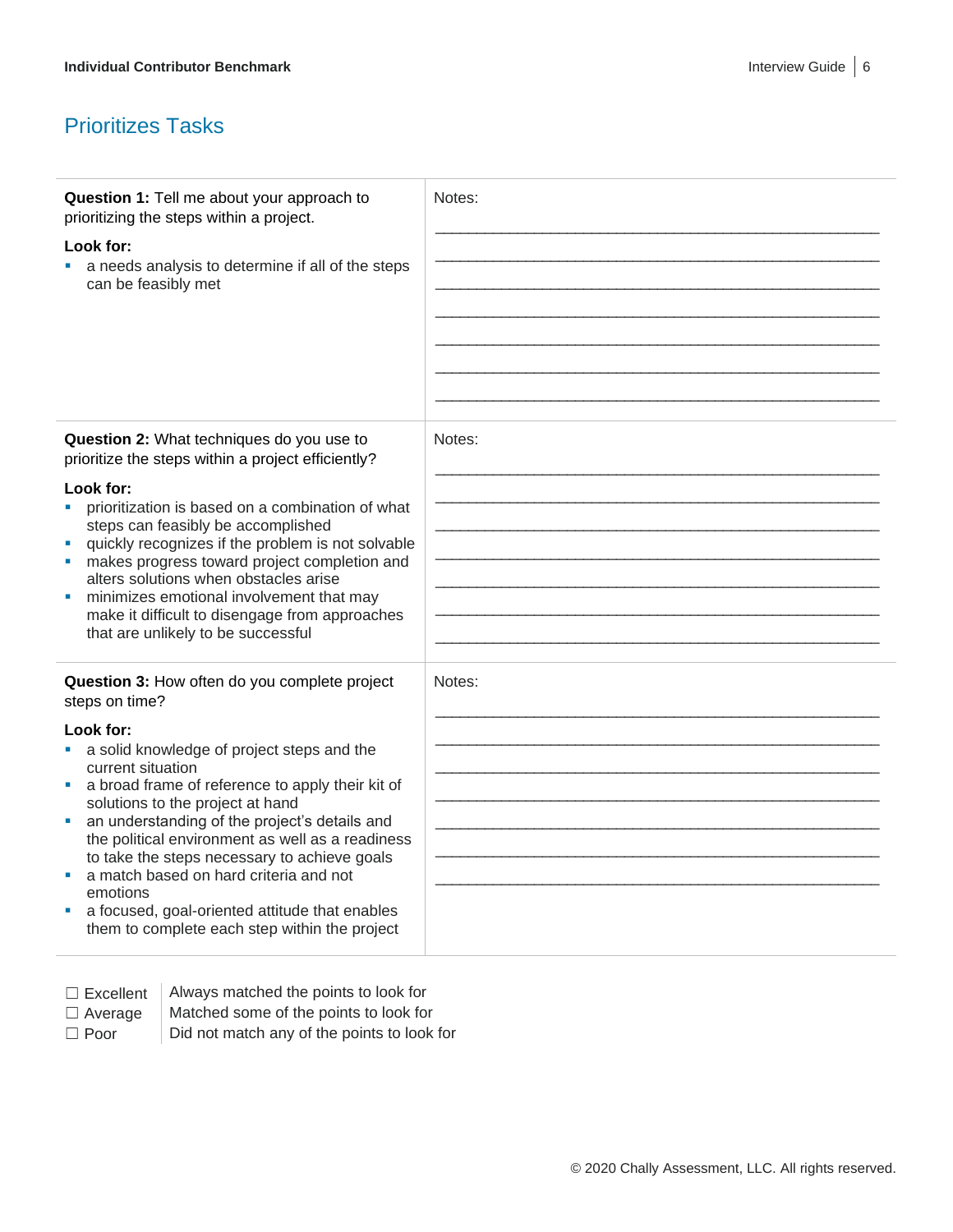# Analyzes and Resolves Customer Problems

| Question 1: Tell me about a particularly<br>challenging problem you've faced.                                                                                                                                                                                                                                                                                                                                                               | Notes: |
|---------------------------------------------------------------------------------------------------------------------------------------------------------------------------------------------------------------------------------------------------------------------------------------------------------------------------------------------------------------------------------------------------------------------------------------------|--------|
| Question 2: How did you address the situation?<br>Look for:<br>an objective analysis of the problem<br>taking ownership of the solution<br>a willingness to look beyond standard<br>ш<br>procedures<br>identifying the root of the problem, not just<br>ш<br>treating symptoms                                                                                                                                                              | Notes: |
| Question 3: Would your manager or peers<br>describe you as an effective problem solver?<br>Why?<br>Look for:<br>genuine interest in resolving problems<br>viewing problem resolution as an opportunity to<br>a,<br>strengthen relationships, not as an<br>inconvenience<br>a commitment to stay focused until the solution<br>a.<br>is found<br>closing the loop to ensure satisfaction; not<br>ш<br>passing the problem on to someone else | Notes: |

Always matched the points to look for  $\Box$  Average  $\parallel$  Matched some of the points to look for  $\Box$  Poor  $\Box$  Did not match any of the points to look for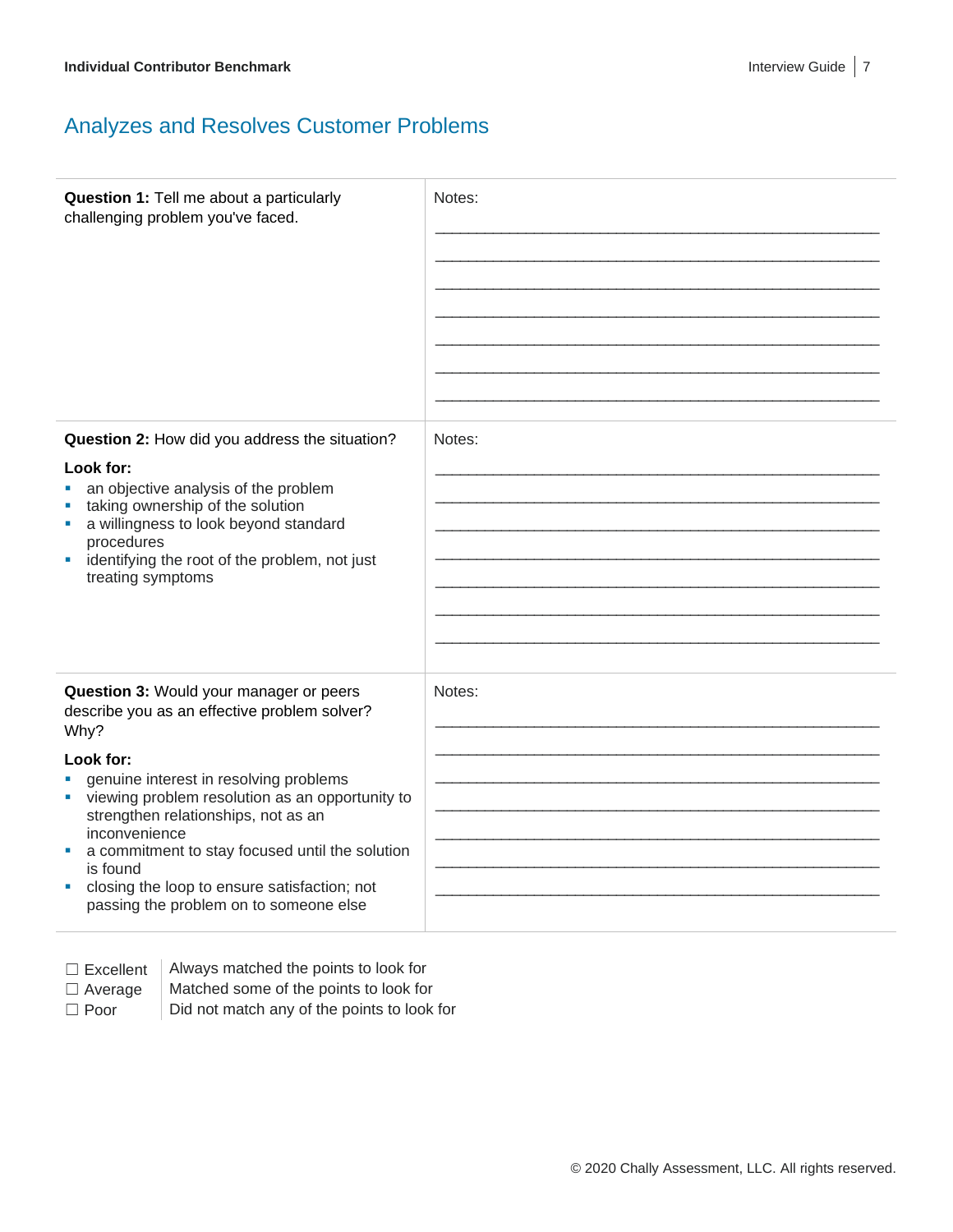# Motivated by Attention to Detail

| Question 1: Describe the requirements for<br>documenting progress or results in a previous<br>position.                                                                                                                                                                                                                   | Notes: |
|---------------------------------------------------------------------------------------------------------------------------------------------------------------------------------------------------------------------------------------------------------------------------------------------------------------------------|--------|
| Question 2: What do you think is necessary to<br>successful completion of a task or project?<br>Look for:<br>attention to detail<br>a.<br>avoidance of mistakes<br>high personal standards around quality<br>ш<br>accurate and precise for its own sake<br>takes pride in depth of expertise acquired for<br>ш<br>the job | Notes: |
| Question 3: How easily could someone else follow<br>what you had done and why?<br>Look for:<br>consistency in detail orientation regardless of<br>the task<br>concrete documentation of details versus<br>relying on memory<br>organized approach to tracking details<br>a.                                               | Notes: |

 $\Box$  Excellent  $\parallel$  Always matched the points to look for

 $\Box$  Average  $\parallel$  Matched some of the points to look for  $\Box$  Poor  $\Box$  Did not match any of the points to look for